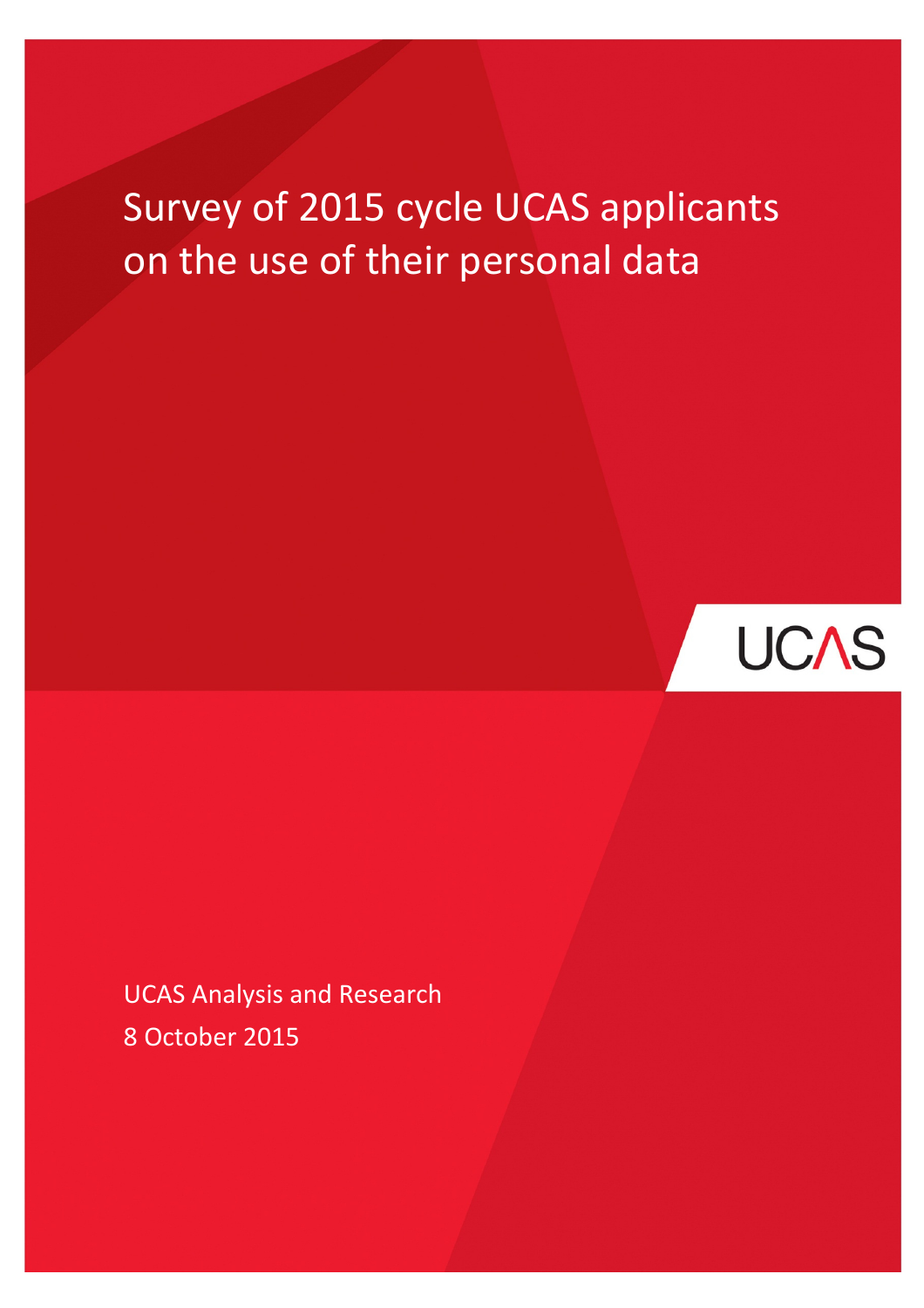

# Key findings from the personal data survey

UK domiciled undergraduate UCAS applicants were invited, by email, to participate in an online survey between the 14th and 17th April 2015. In this four day period there were 37,000 respondents (a response rate of 7.2%) and 28,000 of those answered all 35 questions (equating to a response rate of 5.5%).

Some of the questions in the survey were based on the measurement of data trust developed in the RSS/IPSOS MORI survey Perceptions of Data Sharing conducted in June 2014 to enable comparisons to the wider population<sup>1</sup>. The language used for different types of data user (for example, The British Government) was kept the same where possible. The full set of questions used in the survey are provided at Annex A.

The 28,000 respondents who answered all questions were weighted, using a response model, to be representative of the characteristics and numbers of the UK domiciled March deadline applicant population (see Annex B for details). These weighted responses from those who answered every question are used as the base for this analysis (referred to in these results, for simplicity, as *applicants*). The pattern of results reported are similar to those calculated from the responses before weighting. Data for every question, with both the weighted and unweighted values, are provided in the data tables (see Annex C for details).

l

<sup>&</sup>lt;sup>1</sup> See http://www.statslife.org.uk/news/1672-new-rss-research-finds-data-trust-deficit-with-lessons-forpolicymakers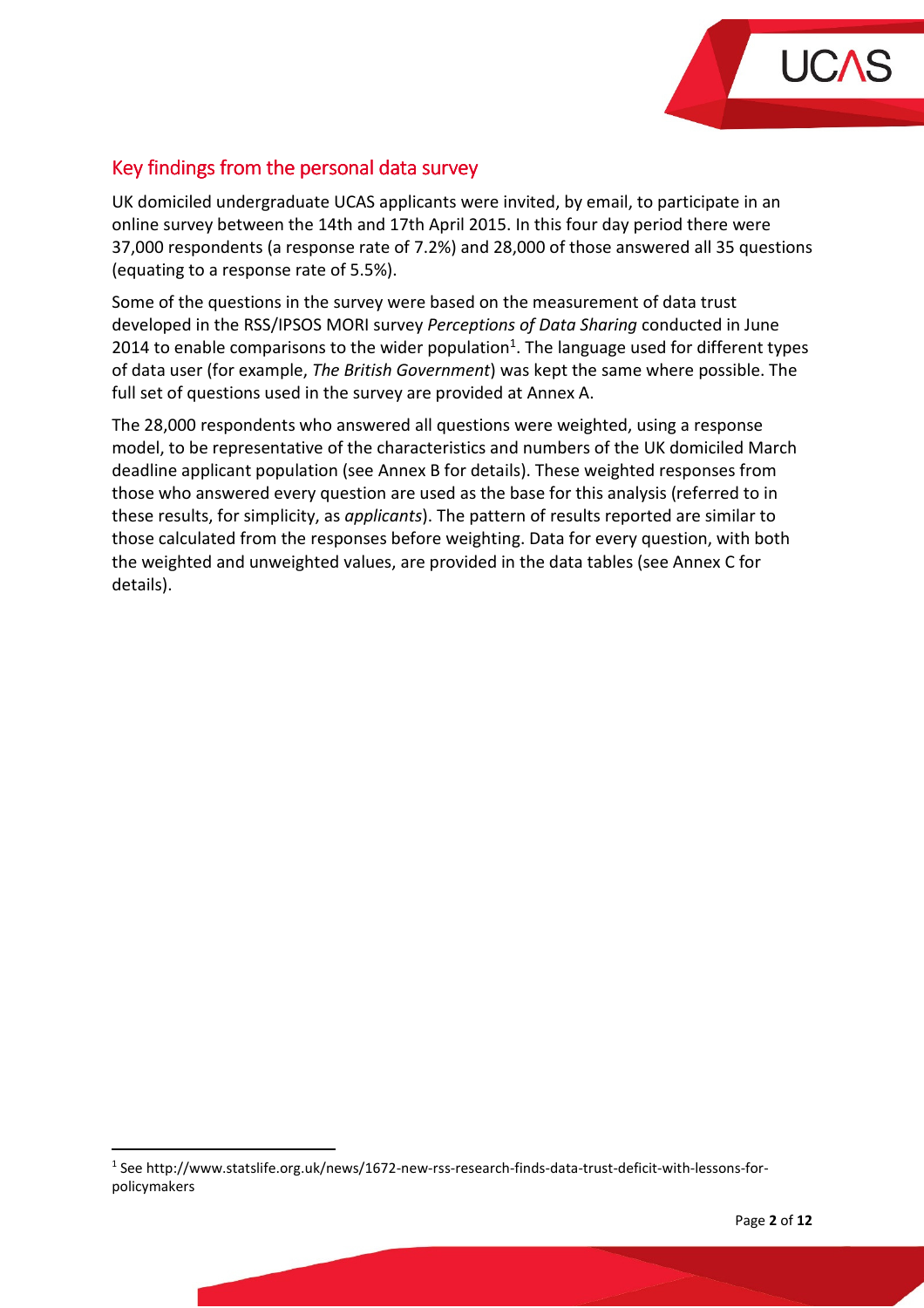

### 78 per cent have a high level of trust in UCAS to use their personal data appropriately

Most, 78 per cent, of applicants reported a high level of trust in UCAS to use their personal data appropriately. This is higher than for any other organisation included in the survey questions for comparison, including Schools (64 per cent having high trust), academic researchers (63 per cent), Banks (47 per cent), and local (37 per cent) and central (35 per cent) Government. Few applicants report low data trust in UCAS (3 per cent), though those with low trust may have chosen not to use UCAS or to answer the survey. The proportion reporting low trust is higher for some other organizations, for example 26 per cent have low trust in Government.



# Figure 1 Proportion of respondents (weighted) with high (score of 8 to 10) or low (score of 0 to 4) levels of trust in using personal data appropriately by organisation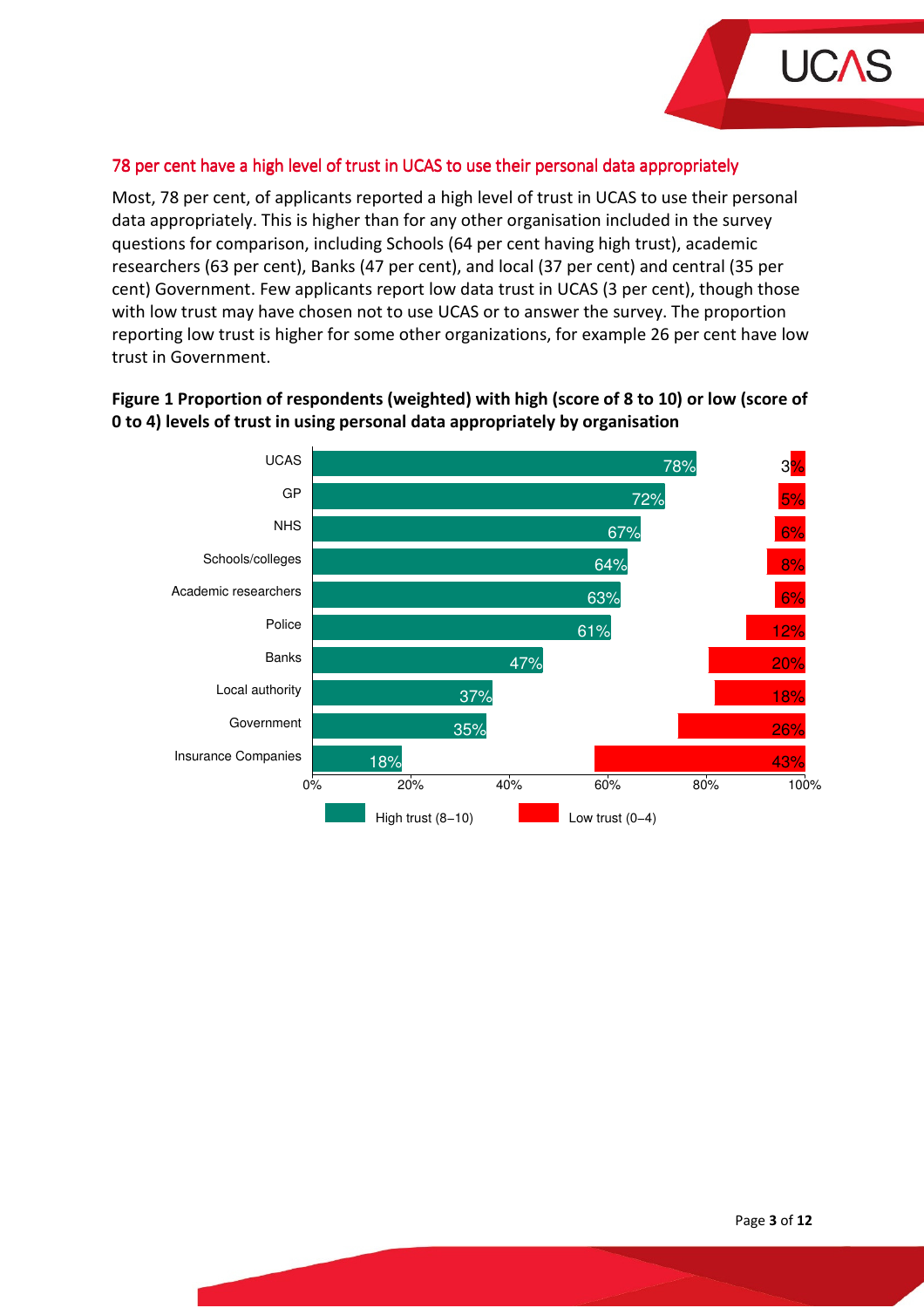

#### Applicants are cautious about providing their personal data to other organisations

Personal data was defined in the survey as data where an applicant could potentially be identified, including where names were not provided. Around half of applicants (56 per cent) agreed with the statement that UCAS should only provide data where there was no chance of them being identified, 14 per cent of applicants disagreed with this statement.

When asked if, in general, the benefits of providing personal data outweighed the risks, 24 per cent agreed and 47 per cent disagreed.

There was a relatively high proportion of applicants who did not agree or disagree with these general statements. Answers to other questions in the survey suggest this may reflect many applicants wanting to assess each use on its merits, rather than give a single answer.

#### Almost all applicants want to be asked before their personal data is provided

The responses from applicants showed a preference for remaining in direct control of their personal data. The large majority of applicants (90 per cent) agreed with the statement that they should be asked before their personal data was provided, over twenty times more than disagreed with that statement (4 per cent).

# Figure 2 Proportion of respondents (weighted) who agree or disagree with various general statements about the use of their personal data.

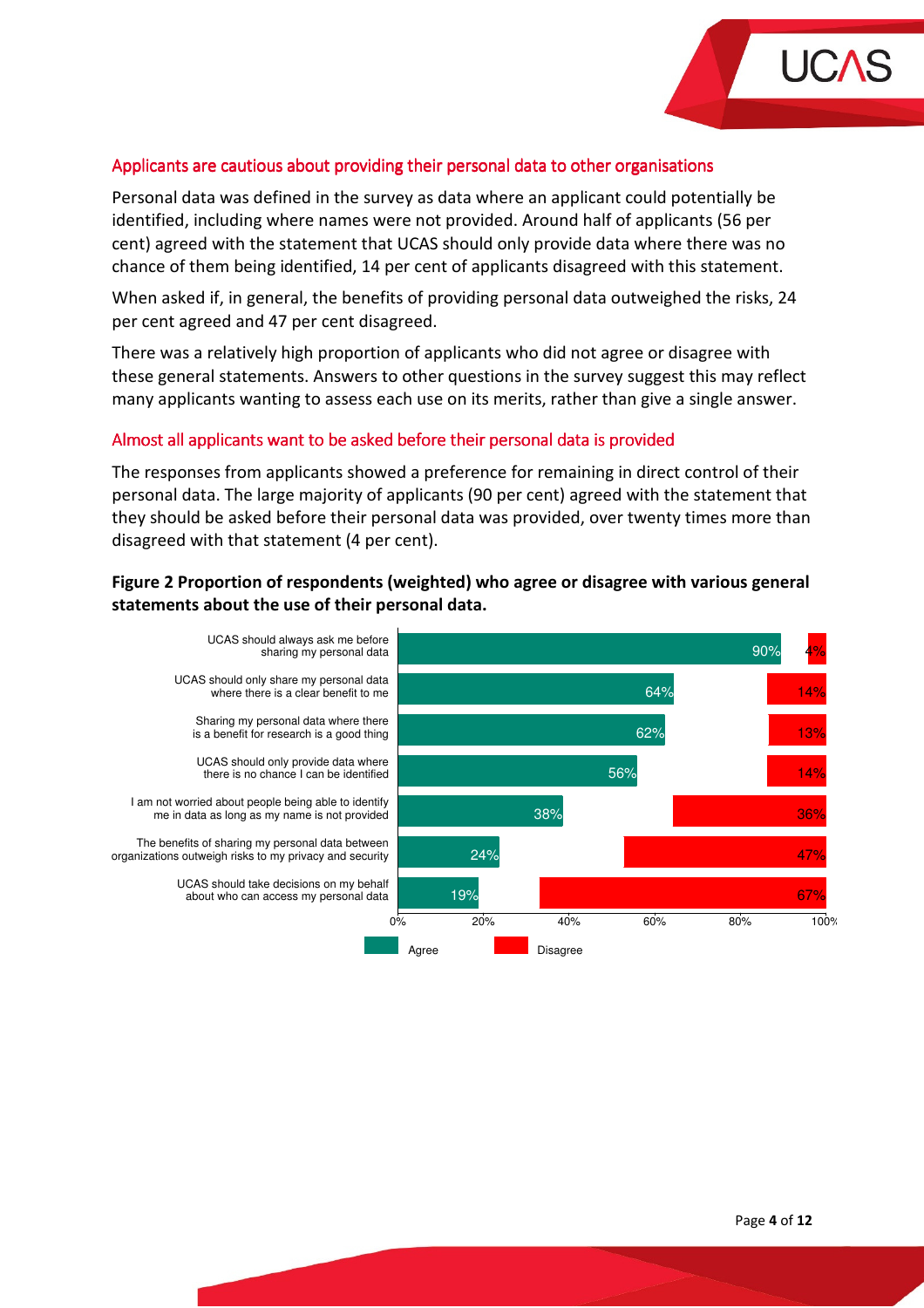

#### Applicants recognise value of research but want to decide themselves on providing data

Applicants were asked about their views on providing personal data for statistical research purposes, where it was made clear no contact would be made with them or actions taken relating to them personally.

Most applicants (62 per cent) agreed with the general statement that sharing personal data where there is a benefit for research is a good thing. When asked about their personal data being provided for statistical research purposes to a range of potential users, a majority said that either they must be asked first or that their data should never be provided. This was the case across every user type proposed, including schools (62 per cent), academic researchers (69 per cent), central Government (77 per cent), local Government (83 per cent) and researchers in publicly funded organisations (88 per cent).

Relatively few applicants said they wanted their personal data to *always* be provided for research purposes, typically between 1 and 5 per cent, higher at 12 per cent for Schools.



# Figure 3 Proportion of respondents (weighted) who said to never provide, or to ask first, for providing their personal data to different organisations for statistical research

#### Applicants prefer control of each and every use of their personal data for research purposes

Typically applicants indicated that their consent must be sought each and every time their personal data was provided for research. For example, for providing personal data to Government for statistical research purposes, 9 per cent said they would never share, 49 per cent said they should be asked each and every time, 19 per cent wanted to be asked just once, 18 per cent were content for UCAS to decide if it was safe and appropriate, and 6 per cent were happy for their data to always be provided.

The pattern of wanting to be asked, and being asked each and every time being preferred, is similar across most potential research data users. The full distribution for each use is provided in the data tables.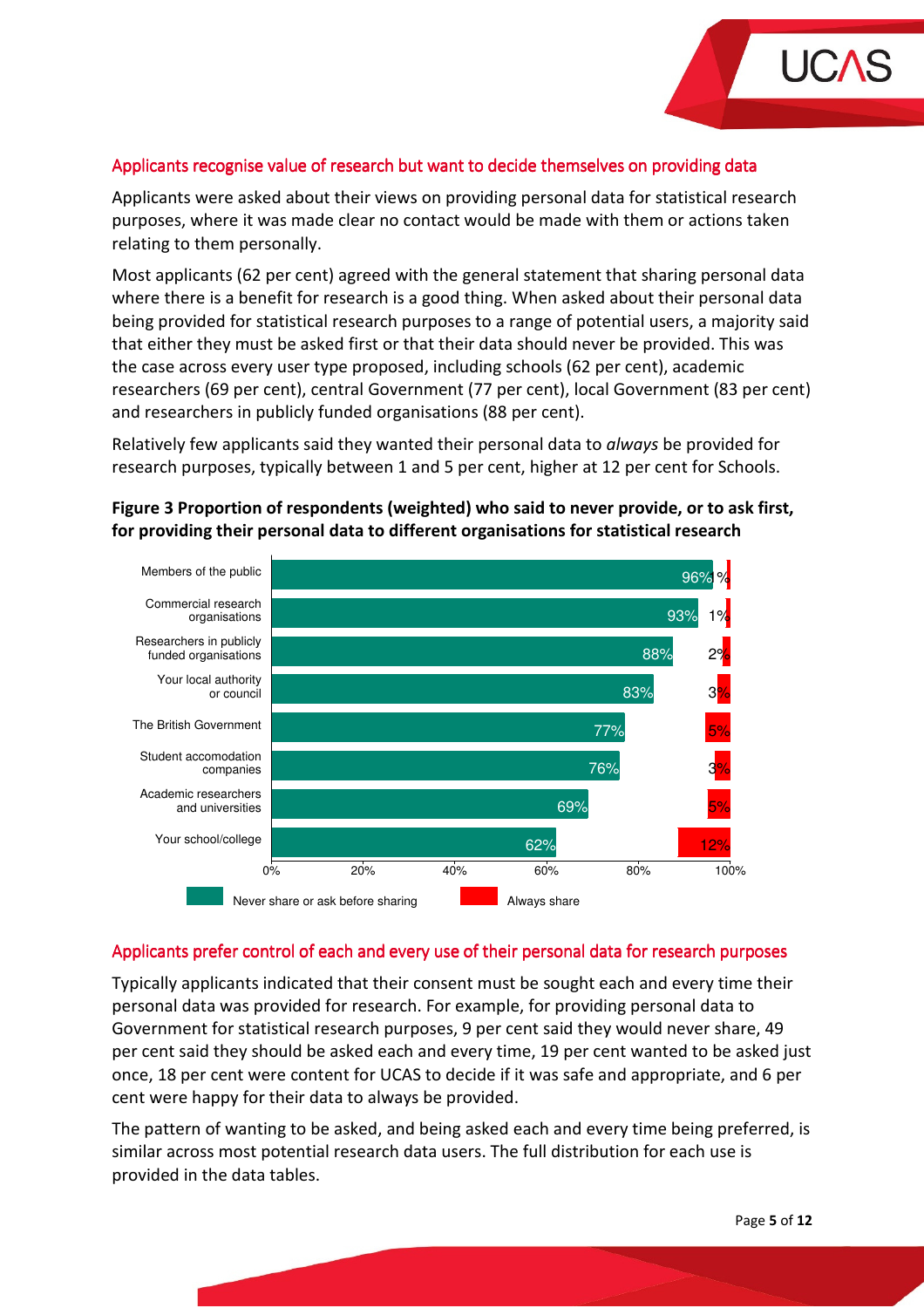

#### Applicants want to be asked about providing named personal data for operational purposes

Almost two thirds (64 per cent) of applicants agreed with the statement that their personal data should only be shared where there was a clear benefit to them personally.

Applicants were asked about their views on providing personal data (including their names) for operational processing purposes that might benefit them. These were explained as purposes where some action about them as an individual, possibly including some form of contact could be made. Views were sought for a range of potential users of personal data and, for clarity, an example of the operational processing use was provided (for example, to Government student funding bodies to speed up my application for a student loan).

Overall, the views of respondents about providing their data for operational purposes were similar to providing for statistical research purposes. A majority of applicants said that they should be asked before any data was provided (or that their data should never be provided). This proportion ranged from 66 per cent for student loan applications to 91 per cent for accessing student subscriptions from newspaper publishers.

As in the case of research uses, applicants typically indicated they would like to be asked on each and every occasion. For example, when asked about providing named personal data to recruitment companies so that they could be considered for jobs, 6 per cent said never provide their data, 45 per cent to ask their consent each and every time, 24 per cent to ask them just once, 19 per cent were content for UCAS to decide on their behalf, and 6 per cent said their data should always be provided without them being asked.

# Figure 4 Proportion of respondents (weighted) who said to never provide, or to ask first, for providing their personal data to different organisations for operational purposes

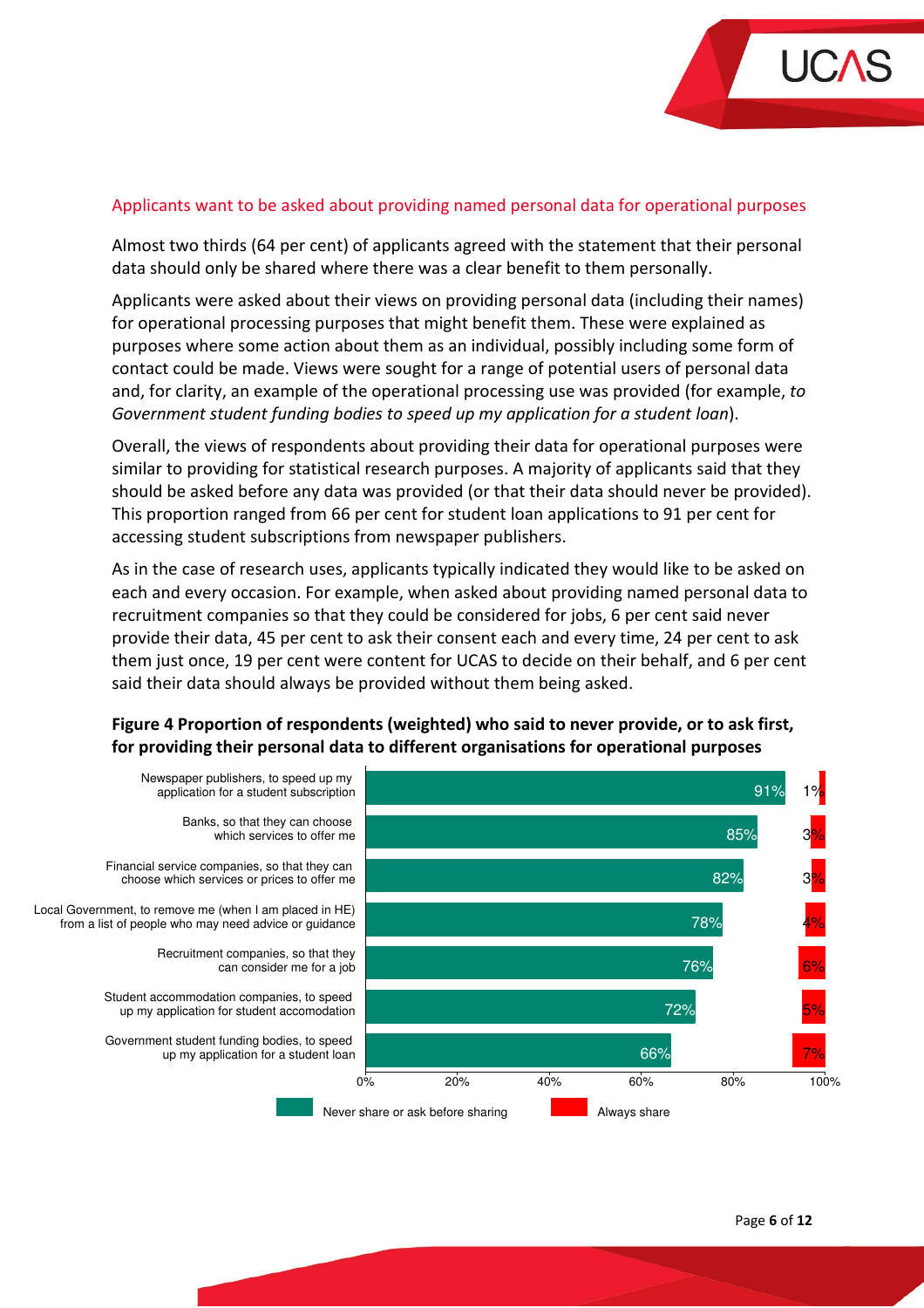

#### Applicants say providing personal data without consent reduces trust in admissions service

At the end of the survey, applicants were asked to report what their response might have been to a hypothetical situation where, before they applied to UCAS, they were told their personal data would be provided to other organisations for certain purposes without their consent being asked for first. This question was asked of all respondents, including those who had previously indicated that they always wanted their personal data shared, or were content to let UCAS take decisions on their behalf.

Three scenarios were presented. In each case a substantial proportion (between 40 per cent and 78 per cent) said they would trust UCAS less with their data, or would consider not using UCAS to apply to higher education, if their data were provided without their consent.

For the scenario of personal data being provided to Government to speed up an application for a student loan, 60 per cent of applicants said they would be content with the arrangement, 34 per cent said they would continue to use UCAS but would trust UCAS less, and an additional 6 per cent said they would consider not using UCAS if their data were used in that way.

When asked to consider that their personal data was provided to Government and other organisations for statistical research purposes, 44 per cent said they would be content, 48 per cent said that they would continue to use UCAS but would trust it less, and an additional 8 per cent said they would consider not using UCAS.

For the example of providing personal data to commercial organisations for operational decisions such as what type of bank account to be offered only a minority, 22 per cent, said they would be content. Around half of applicants (49 per cent) said they would trust UCAS less and a further 29 per cent said they would consider not using UCAS.

The responses weighted back to the size and characteristics of the March deadline UK domiciled applicant population at March deadline suggests that in total roughly 200,000 to 400,000 of this group would trust UCAS less if one of the proposed personal data sharing uses was done without active consent. Within this total, some would consider not using UCAS as a result of how their personal data was being used, with the weighted figures suggesting a range from 29,000 for providing for operational student loan uses, 42,500 for statistical research purposes, and 153,000 for providing for operational commercial purposes.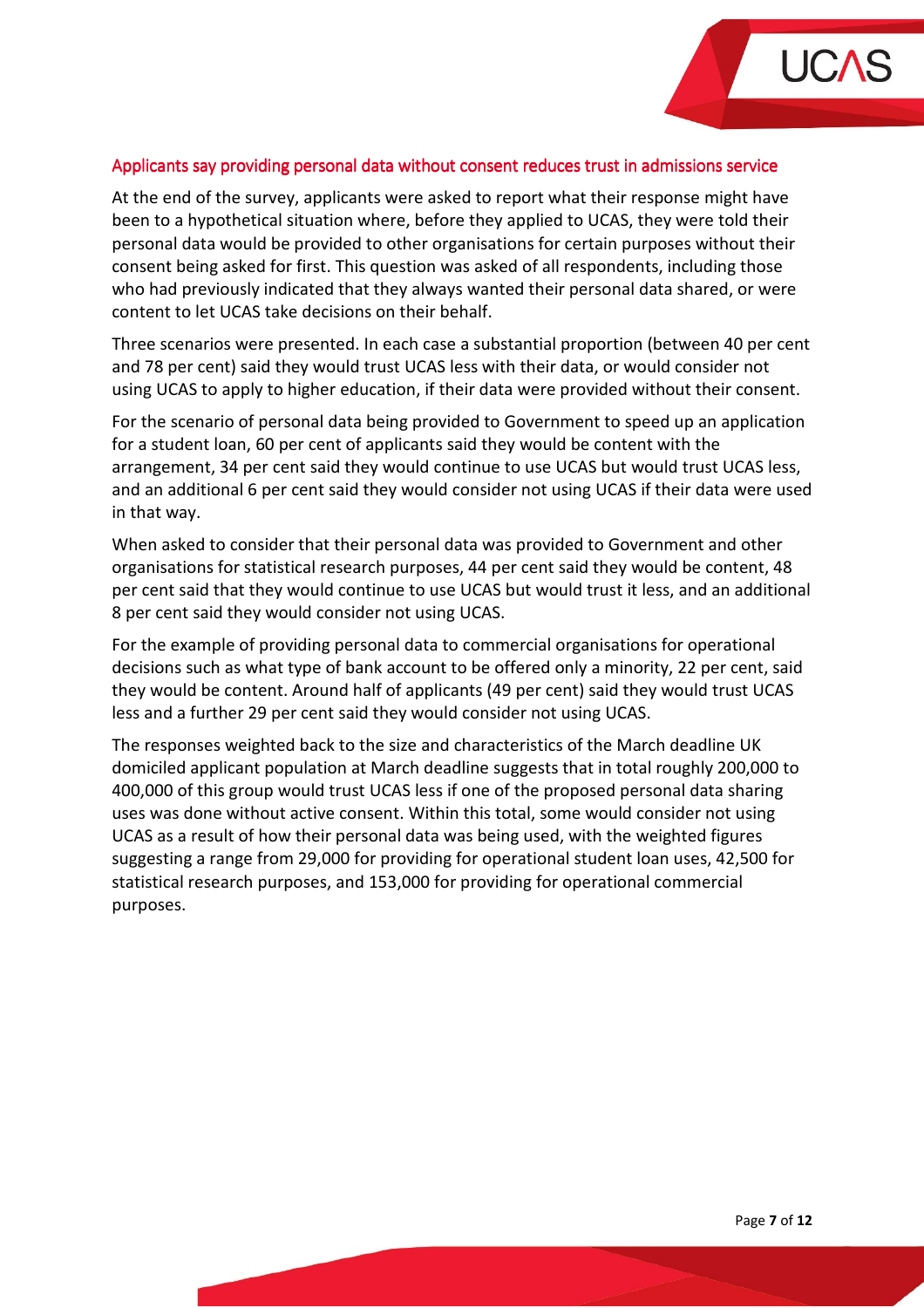

#### Further comments provided by 12 per cent of respondents

In total 4,000 comments were left by applicants – a 12 per cent completion rate amongst survey respondents. As in the responses to the survey questions, the comments reflect a range of views on personal data provision. Many comments stress the importance of asking consent before providing data, even if the individual intends to provide their data. Often reference is made to wanting to assess the extent, nature and purpose of data provision before giving consent, with support indicated for personal data provision in specific contexts.

Some comments show a high awareness of personal data issues, including the risks of identifying people from data that does not include names, and how data can be used to track individuals. Some comments reflect a view that applicants are capable of weighing up the risks and benefits of making their own decisions about personal data.

Some comments argue the specific importance of consent for personal data provision in relation to a service like UCAS as it would not be easy to apply to university by another route if they disagreed with the use of their data.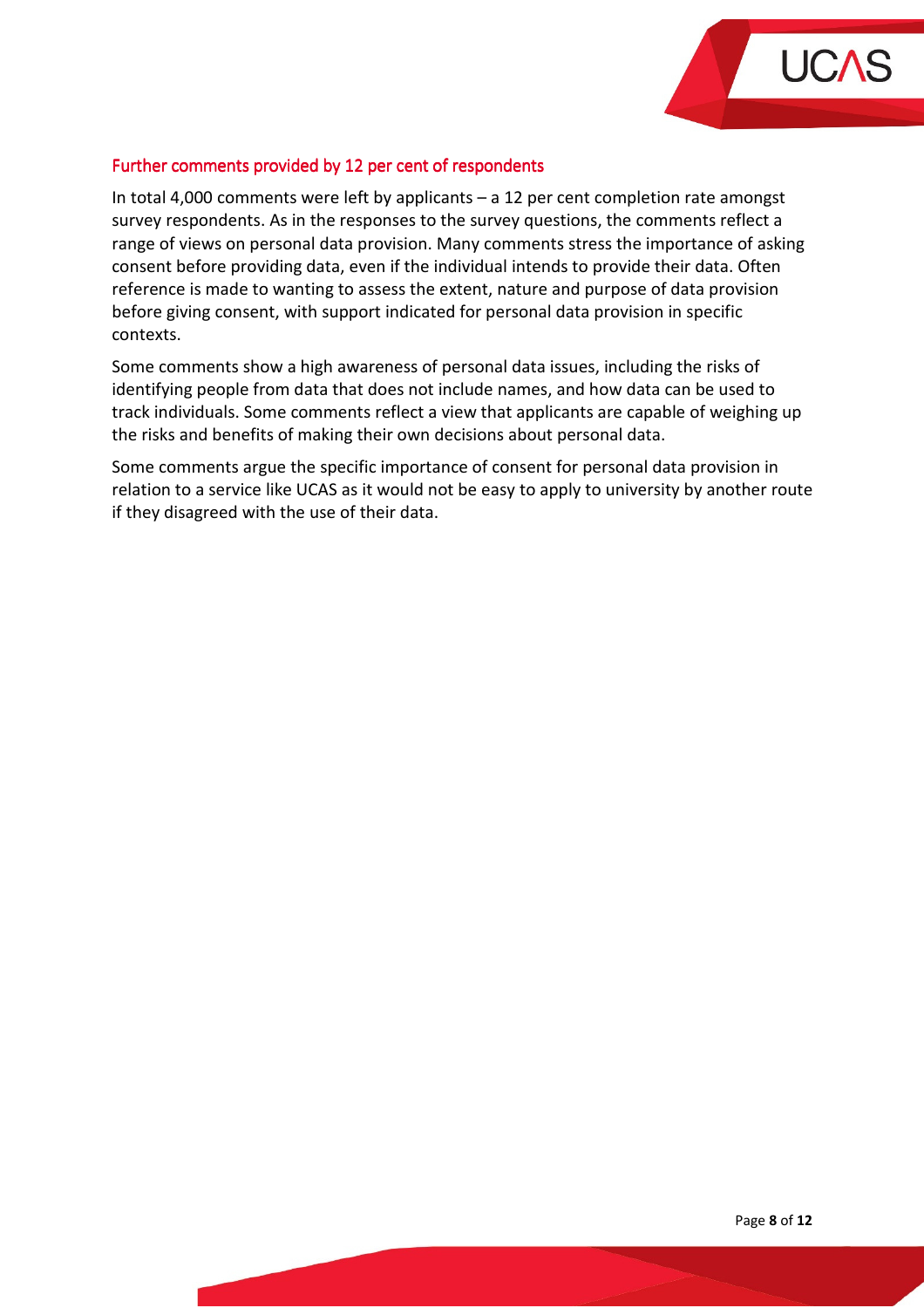

# Annex A: Questions used in the survey

# $O1:$

"Please tell us on a score of 0 to 10 how much you personally trust each of the organisations below to use your personal data appropriately. 0 means you do not trust an organisation at all, and 10 means you have complete trust."

# Rows are [rows randomised per respondent]:

- Banks
- Insurance companies
- Your local authority or council
- Your school or college
- UCAS
- The NHS
- Your GP surgery
- Academic researchers and universities
- The British Government
- The police

#### Q2:

We want to seek your views on some examples of how personal data could be provided for research purposes. In these examples your personal data would be used for statistical analysis but would not be used to contact you or to take any action about you personally. In each of these made-up examples please tell us your view on how acceptable you would find sharing of your personal data to the example organisation for research purposes.

#### Response columns are (left to right)

- "Never provide my data to this type of organisation"
- "Provide my data, but ask for my consent every time"
- "Provide my data, but ask for my consent just once"
- "Provide my data without asking me, if UCAS thinks it will be used in an acceptable and safe way"
- "Always provide my data to this type of organisation without asking me first"

#### Rows are [rows randomised per respondent]:

- Your local authority or council
- Your school or college
- Academic researchers and universities
- Members of the public
- The British Government
- Researchers in publically funded organisations outside of universities
- Commercial research organisations
- Student accommodation companies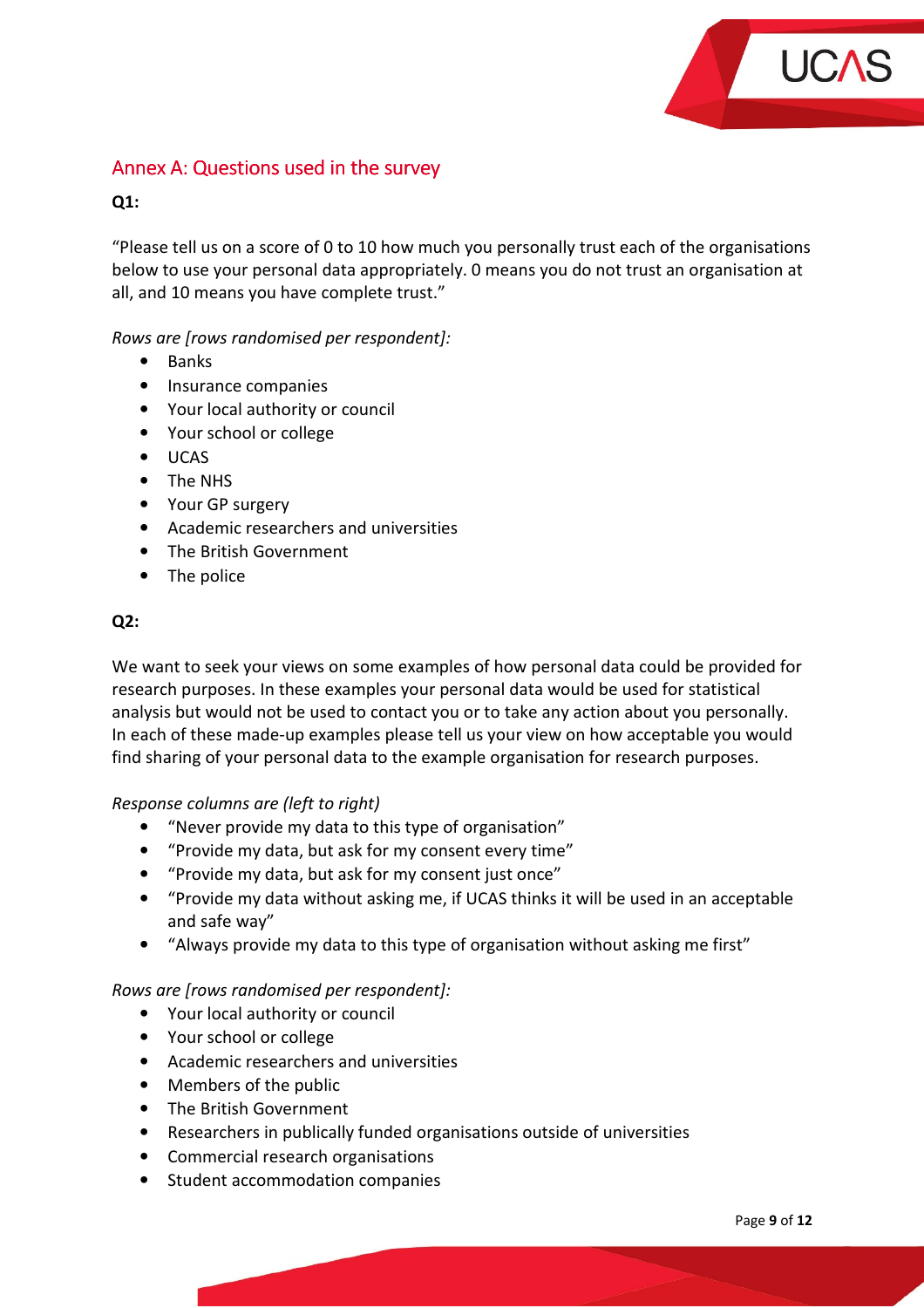

# Q3:

Some organisations want to access your personal data so they can take a decision about offering you a particular service. In these examples the organisation would always require personal data with your name, and sometimes your contact details. Please tell us your view on how you would like your named personal data to be used in each of the made-up examples.

# Response columns are (left to right)

- "Never provide my data to this type of organisation"
- "Provide my data, but ask for my consent every time"
- "Provide my data, but ask for my consent just once"
- "Provide my data without asking me, if UCAS thinks it will be used in an acceptable and safe way"
- "Always provide my data to this type of organisation without asking me first"

# Rows are [rows randomised per respondent]:

- Newspaper publishers, to speed up my application for a student subscription
- Local Government, to remove me (when I am placed in higher education) from a list of people who may need advice or guidance
- Student accommodation companies, to speed up my application for student accommodation
- Government student funding bodies, to speed up my application for a student loan
- Banks, so that they can choose which services or prices to offer me
- Financial services companies, so that they can choose which services or prices to offer me such as special student insurance
- Recruitment companies, so that they can consider me for jobs

#### Q4:

To what extent do you agree or disagree with the following statements?

#### Response columns are (left to right)

- "Strongly agree"
- "Tend to agree"
- "Neither agree or disagree"
- "Tend to disagree"
- "Strongly disagree"

#### Rows are [rows randomised per respondent]:

- UCAS should take decisions on my behalf about who can access my personal data
- UCAS should always ask me before sharing my personal data
- UCAS should only provide data where there is no chance that I can be identified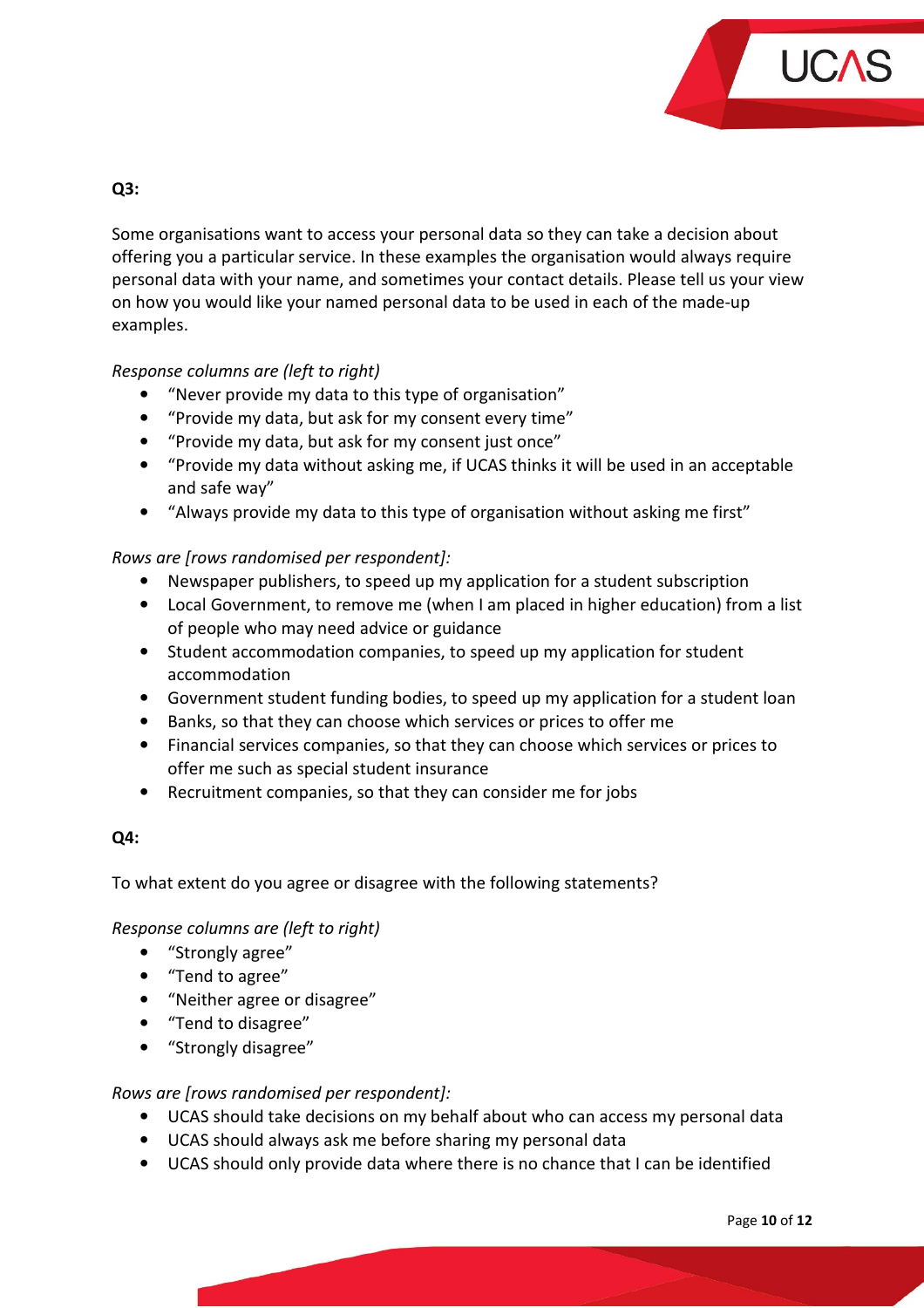

- I am not worried about people being able to identify me in data so long as my name is not provided
- The benefits of sharing my personal data between organisations outweigh the risks to my privacy and security
- UCAS should only share my personal data where there is a clear benefit to me personally
- Sharing my personal data where there is a benefit for research is a good thing

# Q5:

Imagine that before you applied to UCAS you were told that your personal data would be provided to Government and other organisations for statistical research purposes. Would you…?

Rows are [rows not randomised – only select one]:

- Be content my data was being used in this way
- Continue to use UCAS but would trust it less
- Consider not using UCAS

# Q6:

Imagine that before you applied to UCAS you were told that your personal data would be provided to Government to help take decisions about you as an individual, such as speeding up checks on your student loan application. Would you…?

Rows are [rows not randomised – only select one]:

- Be content my data was being used in this way
- I would continue to use UCAS but would trust it less
- I would consider not using UCAS

# Q7:

Imagine that before you applied to UCAS you were told that your personal data would be provided to commercial organisations to help take decisions about you as an individual, such as what type of bank account or insurance to offer you. Would you…?

# Rows are [rows not randomised – only select one]:

- Be content my data was being used in this way
- I would continue to use UCAS but would trust it less
- I would consider not using UCAS